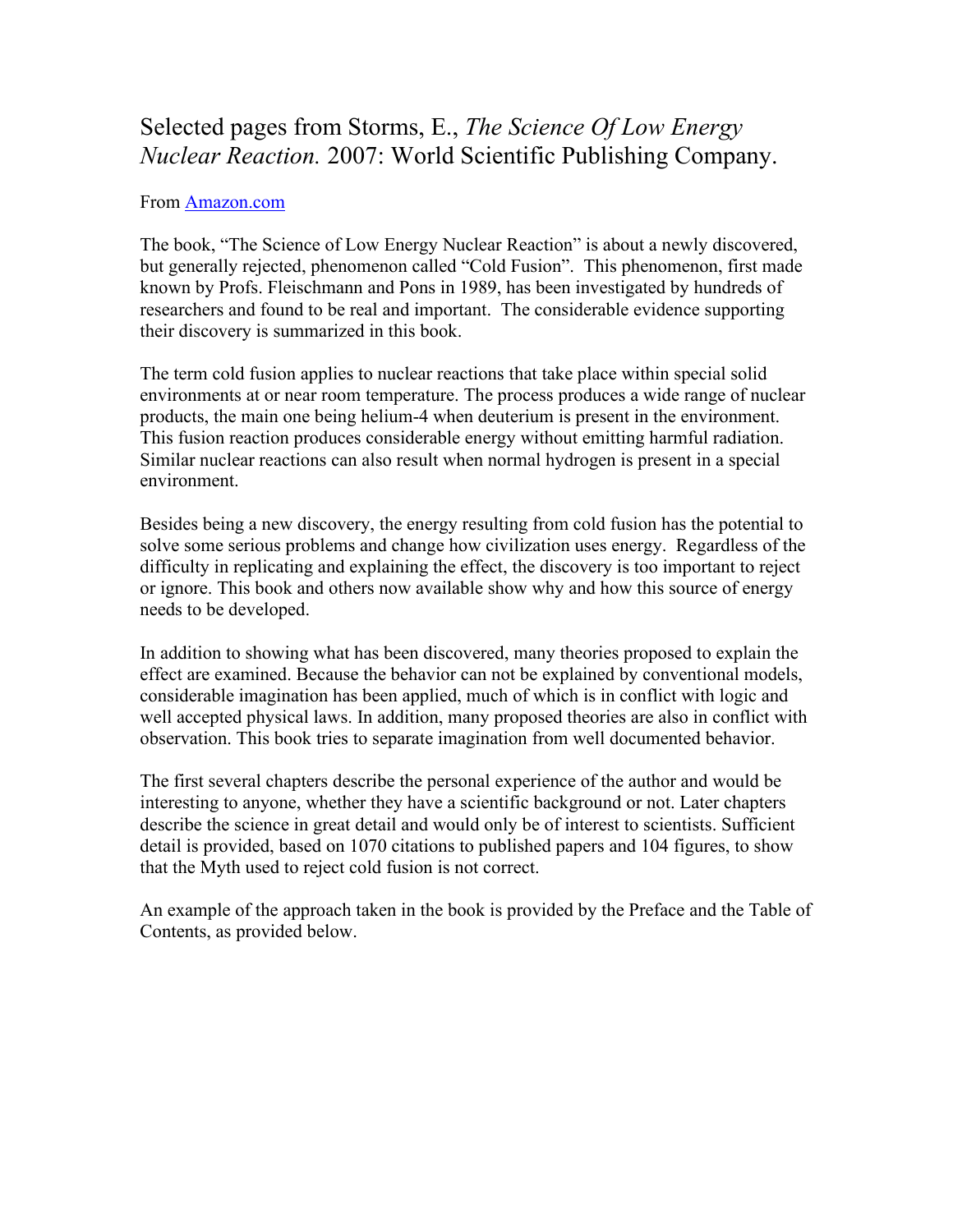## **PREFACE**



**Figure 1. Stanley Pons and Martin Fleischmann with examples their cold fusion cells. (From Special Collections Dept., J. Willard Marriott Library, University of Utah)**

March 23, 1989 can now be acknowledged as a major event in the long history of scientific discovery, on par with the discovery of fission, which gave us the atomic bomb and electrical power from nuclear reactors. On this date, Profs. Martin Fleischmann and Stanley Pons announced to the world a new nuclear process they claimed was a method to fuse two deuterons together. For many reasons, their work was rejected or used as an example of bad science. Only now, 18 years later, and after a lot of hard work by hundreds of open-minded scientists can the importance of the discovery be fully understood and appreciated. It is the challenge of this book to assemble the evidence provided by numerous studies done in laboratories located all over the world and to show that a new and important discovery did in fact take place, contrary to what many people were led to believe.

Who are these men who were threatened and mocked after making such an historical discovery? Very few people knew Stanley Pons as the chairman of the Chemistry Department at the University of Utah. However, many people in science recognized Martin Fleischmann's name and reputation. He is a major contributor to and teacher in the field known as electrochemistry. Born in Czechoslovakia and narrowly escaping the Nazi plague, he settled in England where he taught at the University Southampton from 1967 until he retired. He was awarded just about every scientific honor England has to offer a scientist. Hearing his name, many people trained in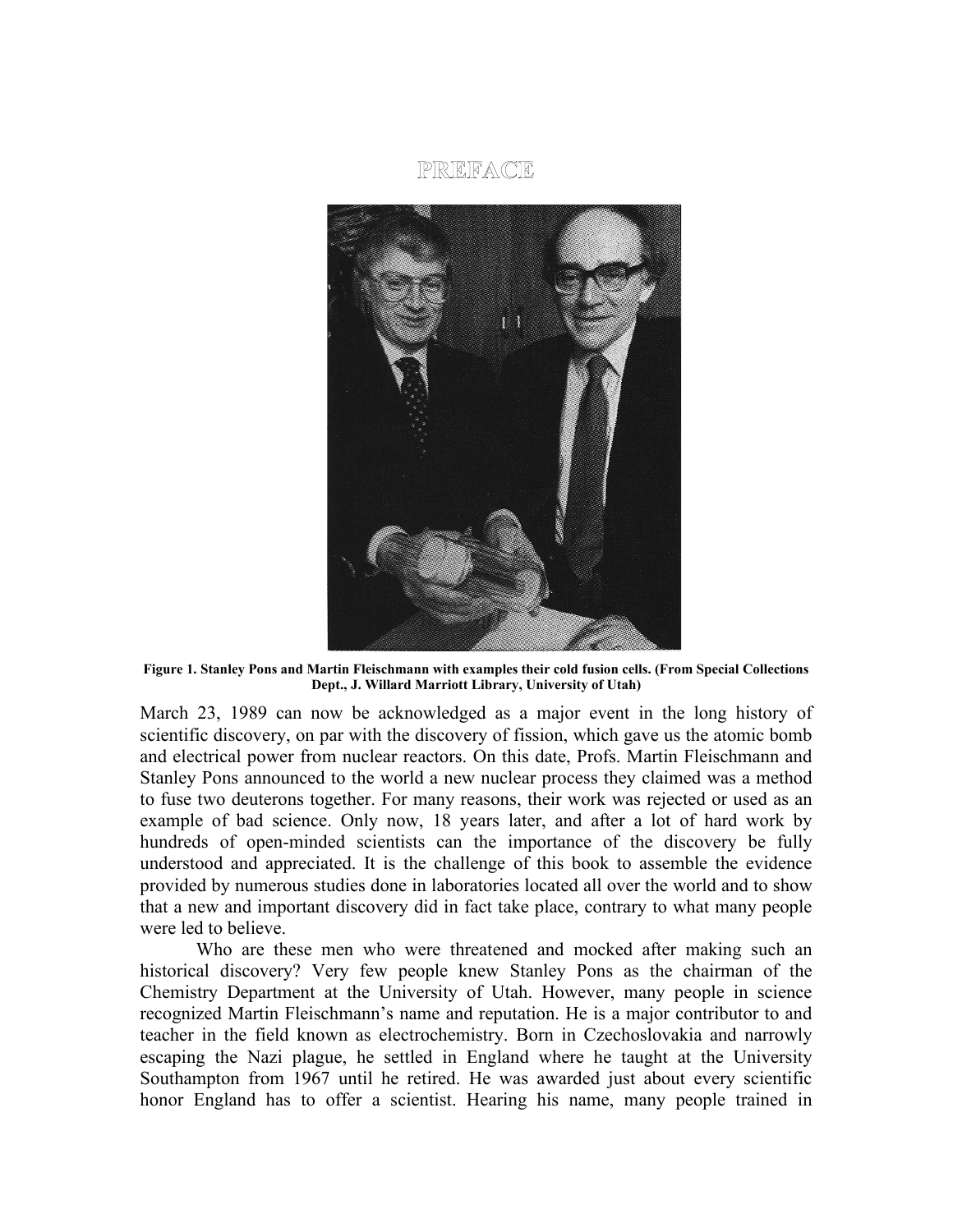chemistry took notice, at least at first. However, as often happens when important discoveries are made, a vocal group of influential people rejected the new idea. Fortunately, a few stubborn people continued to work in obscurity and have now proved the claims are real. In so doing, they risked their reputation and, in a few cases, their livelihood. Even Pons had to emigrate to France to avoid the harsh treatment provided by his own countrymen.

This book is mainly about the science of what was discovered in laboratories located in many countries by hundreds of researchers. My own research has provided me with a useful vantage-point for evaluating this work. Several goals have been attempted. Many people have contacted me wanting to learn about the subject and how they might see the cold fusion effect for themselves. Hopefully, this book can answer their many questions and show them where to look for more information. My second goal is to summarize the large accumulation of information. Such a summary is necessary because many observations are not accessible in easily searched journals and conventional databases. As a result, evidence for the effect is scattered and its full meaning is difficult to appreciate. Much work is only described in obscure conference proceedings that can be obtained from sources listed in Appendix D. My third goal is to describe what took place at the Los Alamos National Laboratory (LANL), where I worked when the announcement was made by Fleischmann and Pons. Everyone who was involved in trying to replicate the claims at LANL remembers the intellectual excitement at the Laboratory as being in the highest tradition of science. Such unique events are worth remembering and sharing as rare examples of what can and should happen. Finally, I hope when the considerable collection of observations are viewed in their totality, rational evaluation will replace blind skepticism and unfounded ignorance. My opinions alone need not be accepted because more than 1060 publications have been cited in which the primary information can be found. Indeed, only by viewing a wide assortment of observations can an understanding be achieved. This situation is rather like trying to visualize a complex jigsaw puzzle that makes sense only after a large number of pieces have been assembled. In this case, some of the pieces are so strange it is hard to believe they belong to the same puzzle. In addition, many critical pieces are still missing. As a result, little agreement can be found among scientists about what the puzzle actually looks like. My personal view is offered in the hope that it will make the puzzle a little easier to understand.

Unlike many scientific fields these days, this one is driven by observation rather than by theory. No theory explains all of what is known to be true, even though many explanations have been proposed—some plausible and some not. At this stage, theories are expected to be incomplete and very limited in their application, rather like the maps provided by early explorers or like biology before genes were understood. To make matters worse, many times people do not make clear which part of their theory is based on accepted knowledge and which part is based on imagination—again very much like early maps. Nevertheless, it is important to realize that acceptance of data is not dependent on an explanation being provided, any more than a river can be ignored just because it is not on the map. Data stands on its accuracy, consistency, and eventually on universal experience. Therefore, my main effort will be to show what is known empirically and separate this clearly from what is not known without trying to fill the gap with excessive imagination. This is a treasure hunt using clues to shrink the large area of ignorance to a smaller area where we can start digging. As we dig, small nuggets of understanding will emerge, which should be carefully examined. These nuggets should not be tossed aside just because the entire ore-body has not been uncovered.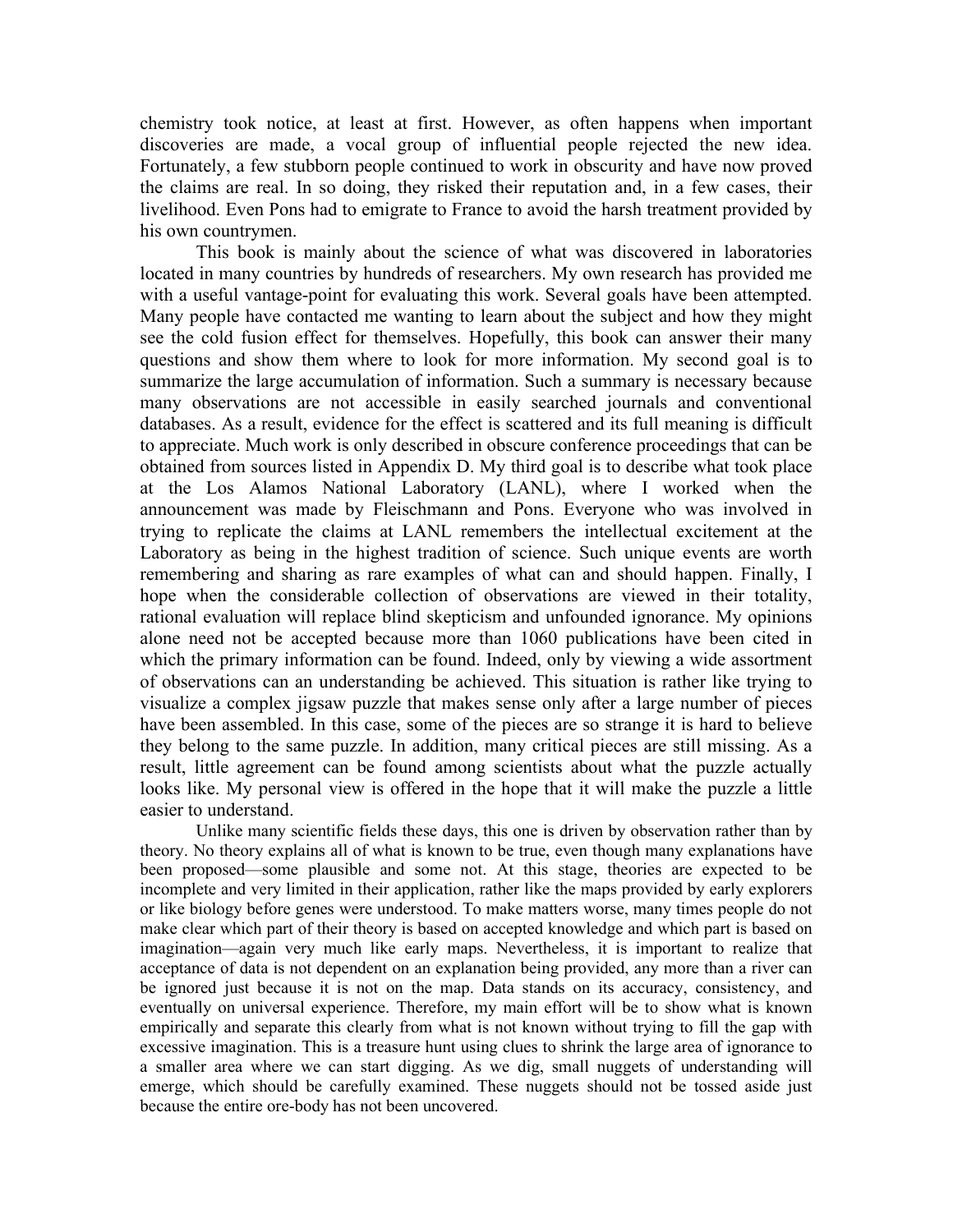After reading all that has been published about the subject and enjoying many successful replications, I'm absolutely certain the basic claims are correct and are caused by a previously unobserved nuclear mechanism operating in complex solid structures. Consequently, this book is not an unbiased description of the controversy. This is not to say that all studies are correct. In fact, many studies contain significant errors and a few are completely wrong. Indeed, I have great sympathy for those who reject the claims. These problems would have been reduced if papers had experienced competent peer review. Instead, papers were either rejected out of hand by most peer-reviewed journals or published with only minor changes in conference proceedings. As a result, other scientists, even the open-minded ones, have reason to ignore the work. Nevertheless, enough good work has been published to clearly show the reality of the phenomenon. This good work needs to be acknowledged and supported without the distraction poor measurements provide. My task here is to make this process easier by showing the agreement between well-documented studies.

I would like to apologize to those who consider themselves "skeptics," which is an honorable title I sometimes assume for myself. In the future, perhaps by the time you read this book, cold fusion will be an accepted phenomenon and the idea of someone doubting its reality will be as improbable as someone doubting that the Earth goes around the Sun. At such time, a reader might find my harping on the reality of cold fusion to be silly and unnecessary. Unfortunately, at the present time, many people still think the idea is nonsense and approach the subject the way the Church approached Heliocentric astronomy 500 years ago. I hope this book will be accepted as a better telescope. If this considerable body of work is dismissed as error, what does this say about the competence of modern science? Is it rational to believe that many modern tools only give the wrong answer when they are applied to cold fusion?

While at LANL, as described in Chapter 2, I had a unique view of how events unfolded, at least within LANL. During this time, I investigated the science of cold fusion and, after "retiring" in 1991, continued the work in my own laboratory. This experience taught me to accept the reality of these "impossible" claims. Chapter 3 summarizes some of these lessons. Evidence provided by hundreds of others is discussed in later chapters, where a huge collection of experience is evaluated and put into perspective. Even people working in the field are not fully aware of what has been discovered. As the reader will soon learn, the novel effects occur only in unique and very small locations. These locations are discussed in Chapter 5. Methods used to initiate the anomalous effects are described in Chapter 6 and detection of the resulting behavior is discussed in Chapter 7. Development of a proper theory has been one of the great challenges of the field. Consequently, some explanations are offered and evaluated in Chapter 8. As will become clear, cold fusion is not cold, except in comparison to hot fusion, and it is not normal fusion. Unlike hot-fusion, which is used to "explain" cold fusion by applying high-energy physics, an explanation should be based on solid-state physics and chemistry. Consequently, the observations need to be viewed through a different lens than is applied to hot fusion. Chapter 9 tries to show what all this information means and what should be done next. A very brief summary of the phenomenon is provided in Chapter 10, which might be worth reading first. The implications of this discovery are so profound that people need to accept its reality and be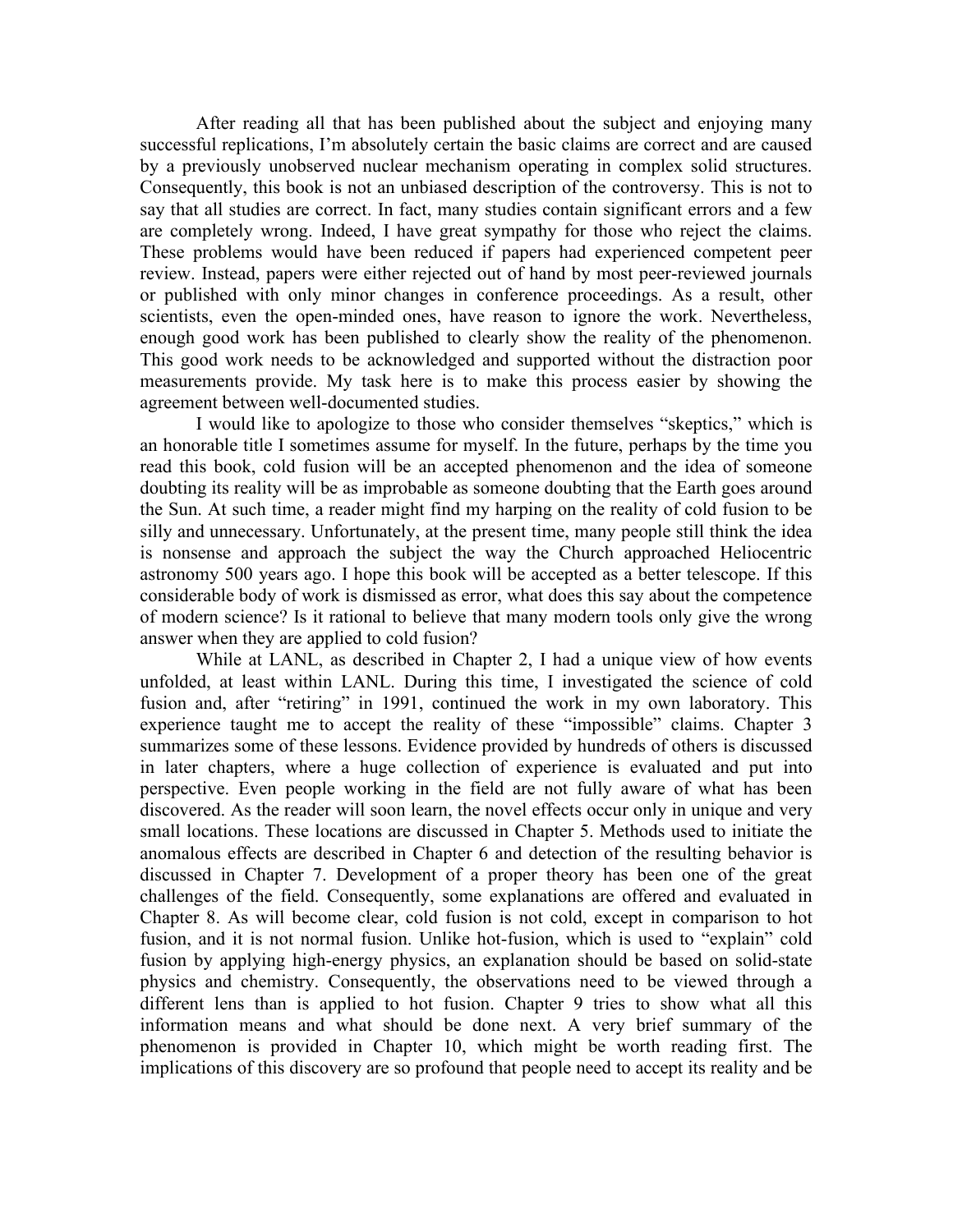prepared to enjoy the consequences of its eventual application. The only uncertainty remaining is which country will first gain the benefits and how soon.

As for my background, I came to the Los Alamos National Laboratory (LANL), Los Alamos, New Mexico, first in 1956 and again in 1957 as a summer student and returned as a staff member in 1958 after getting a Ph.D. in radiochemistry from Washington University, St. Louis. Prof. Joseph Kennedy, my research professor, had been the director of the Chemical and Metallurgical Division at the secret laboratory in Los Alamos during the war and co-discovered plutonium. Thanks to his encouragement, I joined a steady stream of graduates from the University he was recruiting for the peacetime Laboratory. This was a time when the Laboratory was changing from the primitive conditions existing during the war to what was to become a major national laboratory located in a place of unusual beauty. It was an ideal place to do creative work because competent people who knew science and scientists were administering the laboratory at that time. I was hired to study the thermodynamic and phase relationship properties of very high melting point materials<sup>1</sup> used in reactors designed to provide power or propulsion in space, a useful and exciting subject even though the intended machines were never built. Nevertheless, my work was productive and satisfying, resulting in more than 100 publications, a book<sup>2</sup>, and teaching sabbaticals at several universities including the University of Vienna, Austria. I did not need another project and I was content to believe the theories everyone else accepts in nuclear physics. Besides, Carol, my wife, could have done without the scientific mistress cold fusion later became for me. To some extent, this book describes a personal awakening to the realization that what is taught and thought to be true in nuclear physics is only partly correct. A totally unexplored environment in which nuclear interaction can take place apparently exists within solid materials.

> Edmund Storms Santa Fe, NM January 2007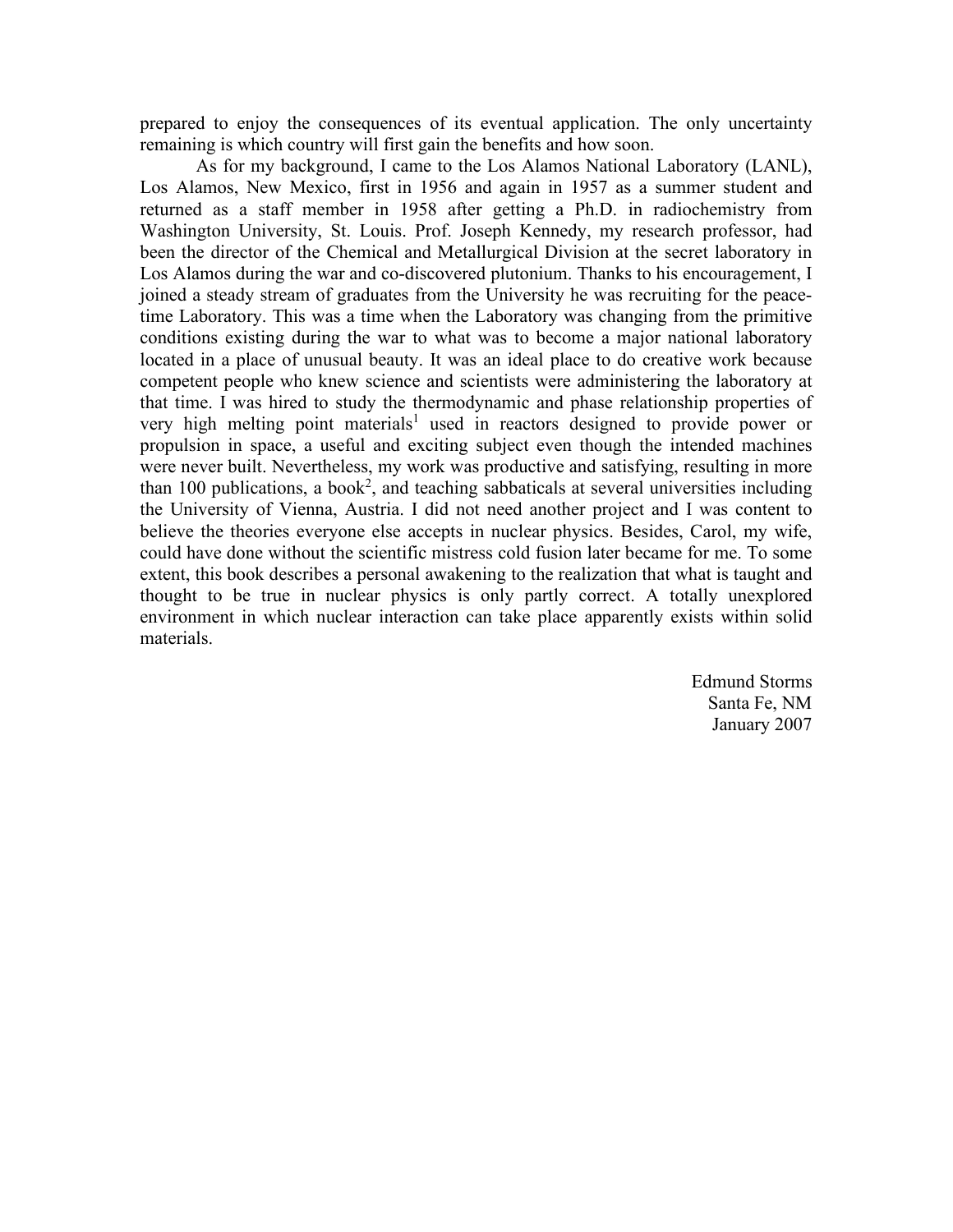## TABLE OF CONTENTS

| <b>Acknowledgements</b>                                               | iii                     |
|-----------------------------------------------------------------------|-------------------------|
| Preface                                                               | V                       |
| 1. Introduction                                                       | $\mathbf{1}$            |
| 2. History as Seen from the Los Alamos National Laboratory—and Beyond | $\overline{\mathbf{4}}$ |
| 3. Personal Experience Investigating Cold Fusion                      | 19                      |
| 3.1 Introduction                                                      | 19                      |
| 3.2 Search for Tritium                                                | 19                      |
| 3.3 Effects of Crack Formation                                        | 23                      |
| 3.4 Anomalous Energy Production                                       | 25                      |
| 3.5 Study of Palladium                                                | 28                      |
| 3.6 Study of the Loading Process for Palladium                        | 31                      |
| 3.7 Surface Composition Explored                                      | 34                      |
| 3.8 Writing Reviews                                                   | 38                      |
| 3.9 Trip to the NHE Laboratory (Japan)                                | 38                      |
| 3.10 Exploration of Errors in Calorimetry                             | 39                      |
| 3.11 Experience with Flow Calorimetry                                 | 41                      |
| 3.12 Surface Deposits                                                 | 42                      |
| 3.13 Experience with Seebeck Calorimetry                              | 45                      |
| 3.14 Attempts to Replicate the Case Effect                            | 46                      |
| 3.15 Replication of the Letts-Cravens Effect                          | 46                      |
| 3.16 Development of Better Seebeck Calorimeters<br>3.17 Conclusion    | 47                      |
| 4. A Look at What is Known or Believed                                | 48                      |
|                                                                       | 49                      |
| 4.1 The Myth of Cold Fusion<br>4.2 Why was Cold Fusion Rejected?      | 49<br>50                |
| 4.3 Excess Power Production                                           | 51                      |
| 4.3.1 Heavy Hydrogen (Deuterium)                                      | 62                      |
| 4.3.2 Light Hydrogen (Protium)                                        | 71                      |
| 4.3.3 General Behavior                                                | 73                      |
| 4.4 Helium and Tritium Production                                     | 77                      |
| 4.4.1 Tritium                                                         | 79                      |
| 4.4.2 Helium                                                          | 86                      |
| 4.5 Transmutation as a Source of Nuclear Products                     | 91                      |
| 4.6 Emissions as Nuclear Products                                     | 100                     |
| 4.6.1 Prompt X-ray Emission                                           | 105                     |
| 4.6.2 Prompt Gamma Emission                                           | 107                     |
| 4.6.3 Prompt Particle Emission                                        | 111                     |
| 4.6.4 Radioactive Decay                                               | 115                     |
| 4.7 Patterns of Behavior                                              | 117                     |
| 4.8 General Replication                                               | 117                     |
| 4.9 Personal Success Rate                                             | 119                     |
| 4.10 Duplication of Results (the bottom line)                         | 120                     |
|                                                                       |                         |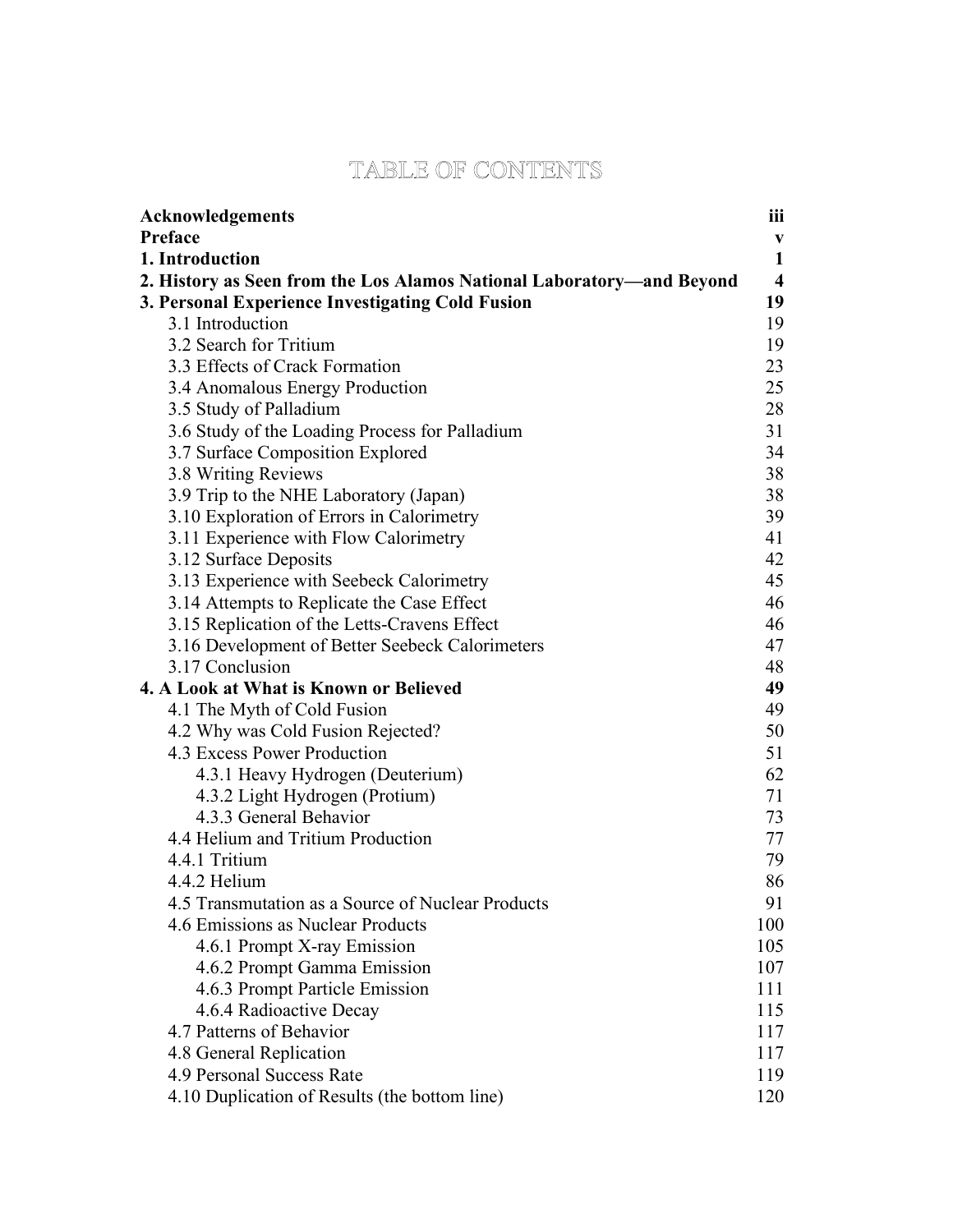| 4.11 Explanation                                                  | 121 |
|-------------------------------------------------------------------|-----|
| 4.12 What Next?                                                   | 121 |
| 5. Where Does Cold Fusion Occur and What Influences its Behavior? | 123 |
| 5.1 Introduction                                                  | 123 |
| 5.2 Cracks                                                        | 123 |
| 5.3 Nanosize Particles                                            | 126 |
| 5.4 Dendrites                                                     | 128 |
| 5.5 Role of Lithium and Other Alloys                              | 129 |
| 5.6 Deuterium Flux                                                | 131 |
| 5.7 Role of Hydrogen Isotope Content                              | 131 |
| 5.8 Role of the Hydrino and Hydrex                                | 134 |
| 5.9 Role of Neutrons                                              | 135 |
| 5.10 Role of Super-Heavy Electrons as Shields                     | 137 |
| 5.11 Role of Superconductivity                                    | 138 |
| 5.12 Role of Electron Cluster                                     | 138 |
| 5.13 Role of High-Energy Environment                              | 139 |
| 5.14 Role of Wave-Like Behavior                                   | 140 |
| 5.15 Living Organisms                                             | 141 |
| 5.16 Conclusion                                                   | 142 |
| <b>6. What Conditions Initiate Cold Fusion?</b>                   | 144 |
| 6.1 Introduction                                                  | 144 |
| 6.2 Initiation Methods                                            | 144 |
| 6.2.1 Living Organisms                                            | 145 |
| 6.2.2 Ambient Gas                                                 | 145 |
| 6.2.3 Proton Conductors                                           | 145 |
| 6.2.4 Electrolysis Under Faraday Conditions                       | 146 |
| 6.2.5 Electrolysis Under Plasma Conditions                        | 147 |
| 6.2.6 Plasma Discharge                                            | 147 |
| 6.2.7 Laser Light                                                 | 148 |
| 6.2.8 Sonic Implantation                                          | 149 |
| 6.2.9 Crack Formation                                             | 149 |
| 6.2.10 Ion Bombardment                                            | 149 |
| 6.3 Summary                                                       | 150 |
| 7. What Is Detected and How Is It Measured?                       | 151 |
| 7.1 Introduction                                                  | 151 |
| 7.2 Neutron                                                       | 151 |
| 7.3 Tritium                                                       | 151 |
| 7.4 Gamma and X-ray Radiation                                     | 153 |
| 7.5 Charged Particle Radiation                                    | 153 |
| 7.6 Beta Radiation                                                | 155 |
| 7.7 Transmutation                                                 | 155 |
| 7.8 Helium                                                        | 157 |
| 7.9 Heat Energy                                                   | 159 |
| 7.9.1 Adiabadic Type                                              | 162 |
| 7.9.2 Isoperibolic Type                                           | 162 |
| 7.9.3 Double-Wall Isoberibolic Calorimeter                        | 165 |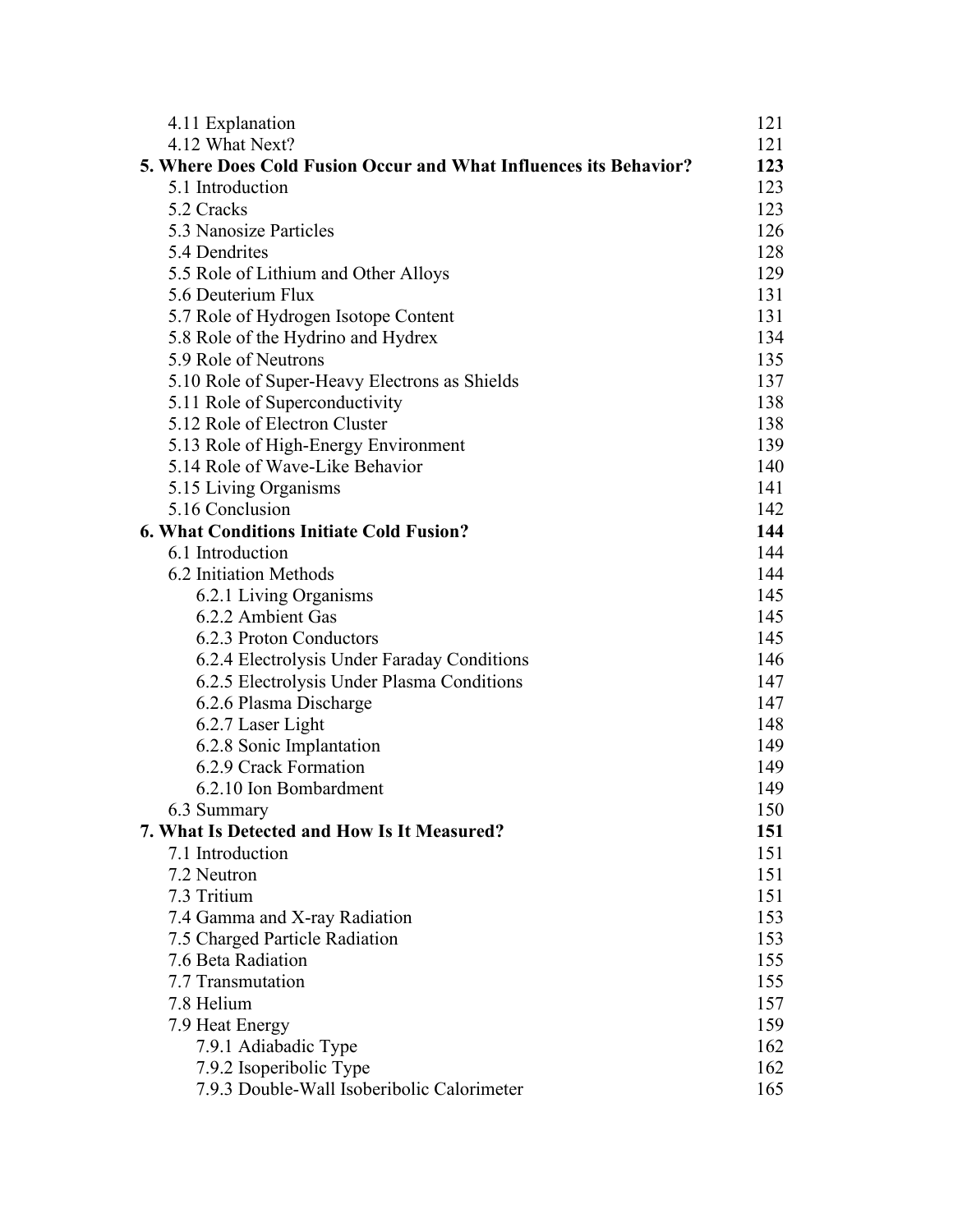| 7.9.4 Flow Calorimeter                                               | 166        |
|----------------------------------------------------------------------|------------|
| 7.9.5 Dual-Cell Reference Calorimeter                                | 169        |
| 7.9.6 Seebeck Calorimeter                                            | 169        |
| 7.10 Accuracy of Calorimetry                                         | 171        |
| 7.11 Summary                                                         | 172        |
| 8. Explanations, the Hopes and Dreams of Theoreticians               | 173        |
| 8.1 Introduction                                                     | 173        |
| 8.2 Limitations to Theory                                            | 176        |
| 8.2.1 Limitation $#1$ :                                              | 176        |
| 8.2.2 Limitation #2:                                                 | 177        |
| 8.2.3 Limitation #3:                                                 | 178        |
| 8.2.4 Limitation #4:                                                 | 179        |
| 8.3 Plausible Models and Explanations                                | 180        |
| 8.3.1 Proposed Sources of Heat and Helium                            | 180        |
| 8.3.2 Proposed Sources of Transmutation Products                     | 180        |
| 8.3.3 Proposed Mechanism for Cluster Formation                       | 183        |
| 8.5 Conclusions                                                      | 186        |
| 9. What Should Happen Next?                                          | 187        |
| 10. Brief Summary of Cold Fusion                                     | <b>190</b> |
| <b>Appendix A: Calculation of the "Neutral Potential"</b>            | 192        |
| Appendix B: Construction and Evaluation of a Seebeck Calorimeter     | 197        |
| <b>B.1</b> Introduction                                              | 197        |
| <b>B.2 Description of Construction</b>                               | 198        |
| <b>B.3</b> Calibration                                               | 200        |
| B.4 Measurement of the Heat                                          | 202        |
| B.5 Calculation of Enthalpy of Formation                             | 203        |
| <b>B.6 Summary</b>                                                   | 205        |
| <b>Appendix C: What Makes Palladium Special?</b>                     | 206        |
| C.1 Introduction                                                     | 206        |
| C.2 Phase Relationship in the Pd-D System                            | 206        |
| C.3 What Happens When Palladium Reacts with Deuterium (Hydrogen)?    | 208        |
| C.4 Deuterium Pressure over the Pd-D System                          | 209        |
| C.5 Consequences of Reacting Palladium with Deuterium in an          |            |
| Electrolytic Cell                                                    | 209        |
| C.6 Measurement of Surface Activity                                  | 212        |
| C.7 Proposed Complete Phase Diagram of the Pd-D System               | 214        |
| C.8 Surface Characteristics and Deposits                             | 215        |
| C.9 Crack Formation During Loading                                   | 218        |
| <b>Appendix D: Conference Proceedings</b>                            | 220        |
| <b>Appendix E: Enrichment of Tritium During Electrolysis</b>         | 222        |
| Appendix F: Methods for Measuring the Amount of Hydrogen (Deuterium) |            |
| in Palladium                                                         | 225        |
| F.1 Introduction                                                     | 225        |
| F.2 Weight-Gain Method                                               | 225        |
| F.3 Orphan Oxygen Method                                             | 226        |